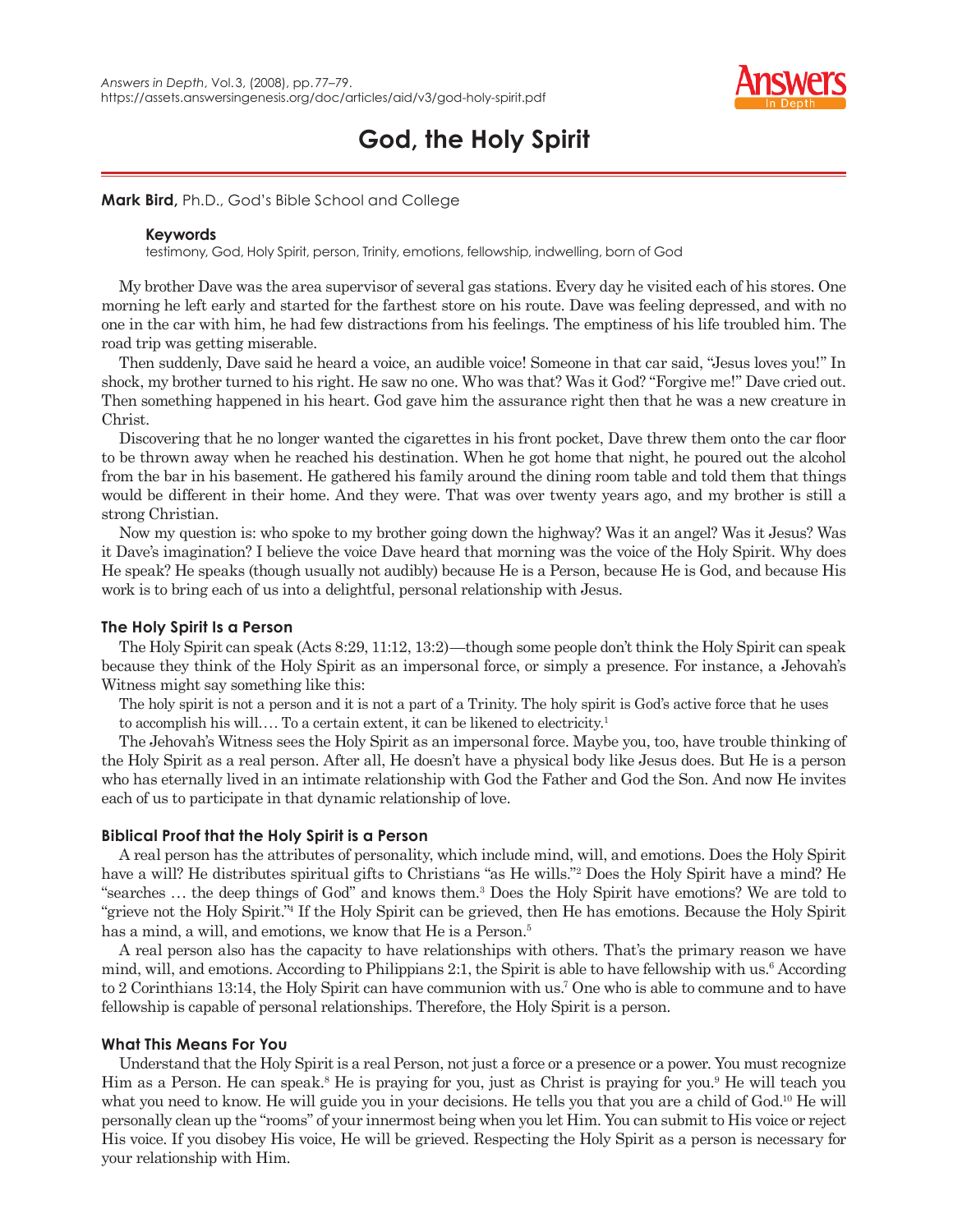#### **Listening to the Spirit**

Take time to listen for the Spirit. Don't wait for an audible voice—He rarely speaks audibly—but listen as He speaks through the Word. Learn to understand what many call "the prompts" and "the checks" of the Spirit. You can experience these because the Spirit, as a divine Person, has taken a personal interest in you. Have you ever thanked Him for that?

#### **The Holy Spirit is God**

The Holy Spirit is the all-knowing, all-seeing, everywhere-present God. Acts 5:3–4 teaches us that the Holy Spirit is God. Remember the story of Ananias and Sapphira? Before Ananias was struck dead, Peter told him, "Why has Satan filled your heart to lie to the Holy Spirit? . . . You have not lied to men; but to God." From this event we can see that lying to the Holy Spirit is the same as lying to God; therefore, the Holy Spirit is God.

- There is more Scriptural evidence that the Holy Spirit is God. We see from the Bible that:
- The words of God are the words the Holy Spirit inspired.<sup>11</sup>
- **•** We are the temple of God because the Spirit indwells us.12
- The one born of the Spirit is said to be born of God.<sup>13</sup>

The Holy Spirit is God Himself, the third Person of the divine Trinity. Why is it so important to believe in the deity and personhood of the Holy Spirit? It is crucial because you cannot give Him the honor and respect that He deserves if you don't consider Him a divine Person. In fact, I find it doubtful that someone can be saved while he denies the personhood and deity of the One who tries to draw him to salvation.<sup>14</sup>

#### **The Holy Spirit is Distinct from the Father and the Son**

One person I talked to declared, "The Holy Spirit is Jesus." Some people think that the Holy Spirit is actually the same Person as the Father and the Son. But the Scriptures clearly teach a distinction between the Persons of the Trinity. For example, again and again in John 14–16, Jesus referred to a Helper ("Comforter" in the King James Version) that He would send when He went back to the Father.15 This Helper would guide the disciples and teach them.16 If Jesus and the Holy Spirit were one and the same Person, Jesus's reference to the Holy Spirit as another Helper would not make sense. Jesus must have been referring to another Person distinct from Himself.

Look at the account of Jesus's baptism.<sup>17</sup> Here the Son is baptized; a voice from Heaven says, "This is my beloved Son"; and the Holy Spirit, like a dove, rests upon Jesus. All of this occurs simultaneously. All three of the members of the Trinity are seen here at the same time, obviously distinct from one another.

As a distinct person, the Holy Spirit has lived in a loving relationship with the Father and Son from all eternity. God created us to participate in that love relationship. God wants us to enjoy fellowship with Him,18 as each member of the Trinity has enjoyed fellowship with each other from before the beginning of time.<sup>19</sup>

#### **The Spirit is at Work in the World and in your Heart Today**

The Holy Spirit speaks to us because He is the third Person of the Trinity, sent by the Father and the Son to work in our hearts.<sup>20</sup> The Holy Spirit was active in creation.<sup>21</sup> He inspired the Holy Scriptures.<sup>22</sup> So, what does He do today? He convicts the world of  $\sin^{23}$  He regenerates the repentant believer<sup>24</sup> and gives assurance to those of us who are saved.<sup>25</sup> He sanctifies us.<sup>26</sup> He fills us with His presence.<sup>27</sup> He gives us power to live holy lives<sup>28</sup> and to be witnesses for God.<sup>29</sup> He helps us understand the Bible.<sup>30</sup> He enables us to exhibit the "fruit of the Spirit."31 He gives gifts to each member of the church so that each of us in the "body" can contribute as the Spirit desires.<sup>32</sup> He "seals" us for the day of redemption, guaranteeing our inheritance in heaven.<sup>33</sup>

#### **Personal Application**

Are you allowing God the Holy Spirit to work in your life? Are you letting Him sanctify you? Has He given you power to be an effective witness? Are you manifesting the "fruit of the Spirit?" Have you discovered the spiritual gifts that the Spirit has given you? Are you letting Him use you in the body of Christ?

The Holy Spirit wants to take up personal residence inside us. We can have a joyful life filled with the presence of the Spirit. We should listen carefully for the Spirit, for He loves to encourage and empower those who are willing to obey His voice as they study Scripture.

#### **Footnotes**

- 1. *Should you believe in the Trinity?*, 1989. New York: The Watchtower Bible and Tract Society.
- 2. 1 Corinthians 12:11 "But one and the same Spirit works all these things, distributing to each one individually as He wills."
- 3. 1 Corinthians 2:10 "But God has revealed them to us through His Spirit. For the Spirit searches all things, yes, the deep things of God."